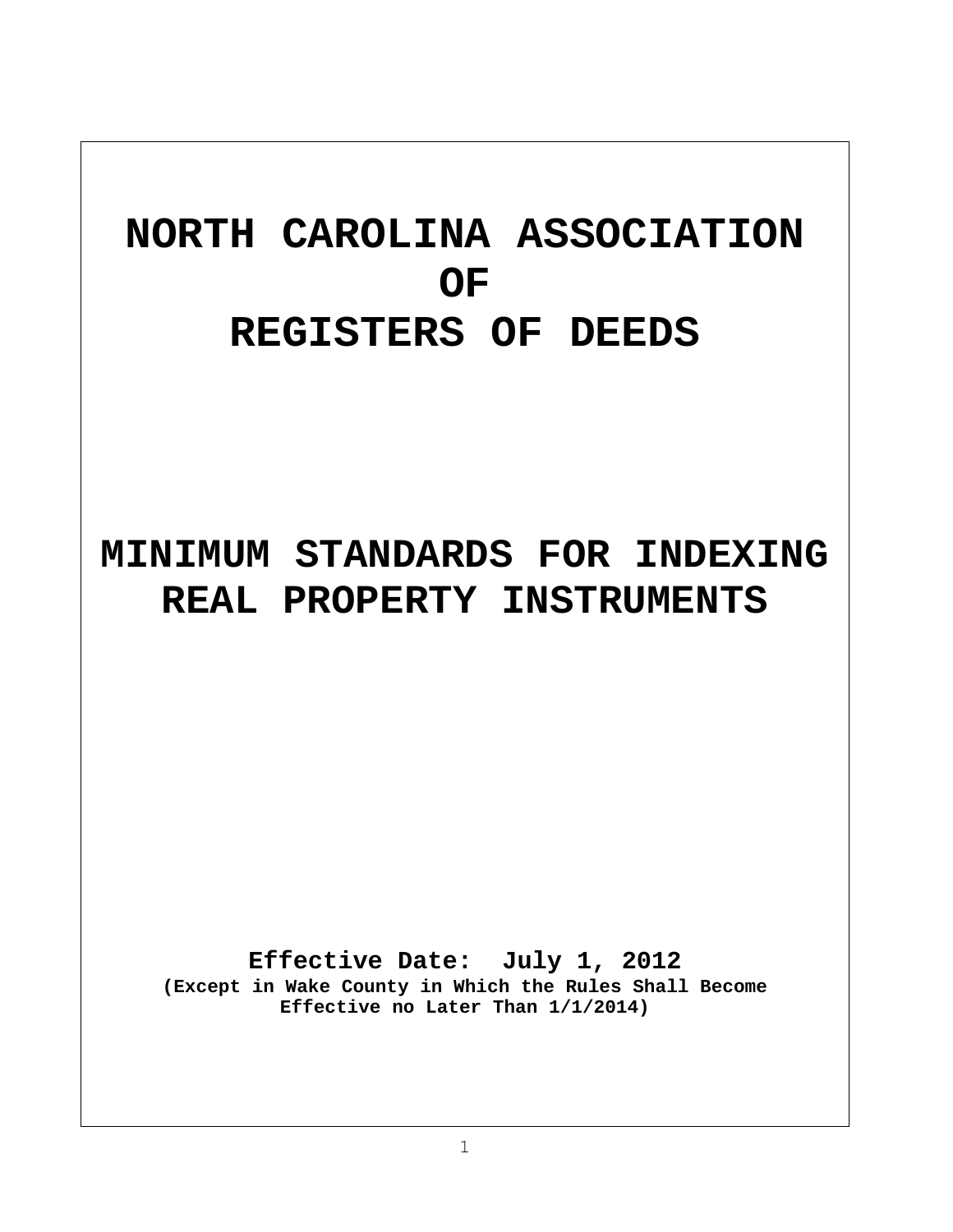#### TABLE OF CONTENTS

1. STANDARD OF CARE AND POSTED INDEX RULES 1.01 Standard of Care in User Index Searches 1.02 Posting of Indexing Rules 2. CONSOLIDATED INDEX 2.01 Consolidated Real Property Index 3. INDEXING PROCEDURES 3.01 Spelling Variations and Illegibility 3.02 Additional Name References 3.03 Name Format 3.04 Names of All Parties 3.05 Basic Alphabetizing Procedures 3.06 Recognized Characters 3.07 Capital Letters 3.08 Names Required by General Statutes 4. NAMES 4.01 Surnames 4.02 Given Names 4.03 Titles 4.04 Suffixes 4.05 Surname in Parentheses 4.06 Professional Titles 4.07 Single Word Human Names 4.08 Estate Names 4.09 Trust Names 4.10 Non-Human Names 5. INDEX FORMAT 5.01 Sorting Order for Index 5.02 Trustee or Other Designated Status 5.03 Index Information 6. PLATS 6.01 Consolidated Real Property Index 6.02 Owner 6.03 Plat Title 6.04 Condominium Plat 7. MINIMUM FUNCTIONAL STANDARDS FOR ELECTONIC INDEXES 7.01 Compliance with Standards 7.02 Nonproprietary Data Storage and Accessibility 7.03 Sortable Fields 7.04 Search Result Narrowing Restrictions 7.05 Auto-Completion 7.06 Soundex Suggestions 7.07 Sorting Order 7.08 Allowable Name Length 7.09 Punctuation and Symbols 7.10 Hyphenated Surnames 7.11 Words Beginning The, A, An 7.12 Political Divisions 7.13 Abbreviations

APPENDIX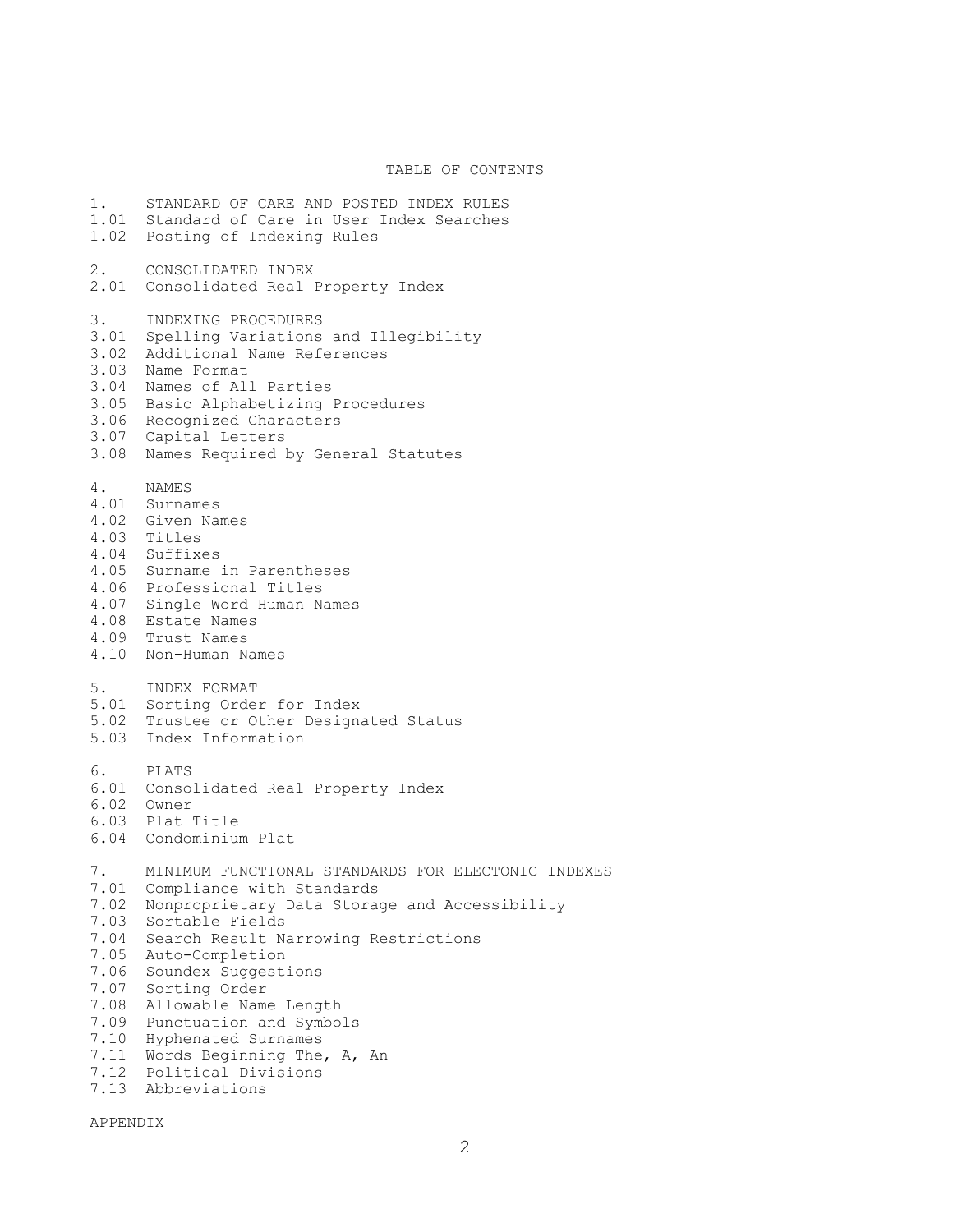Recommended Instrument Type Abbreviations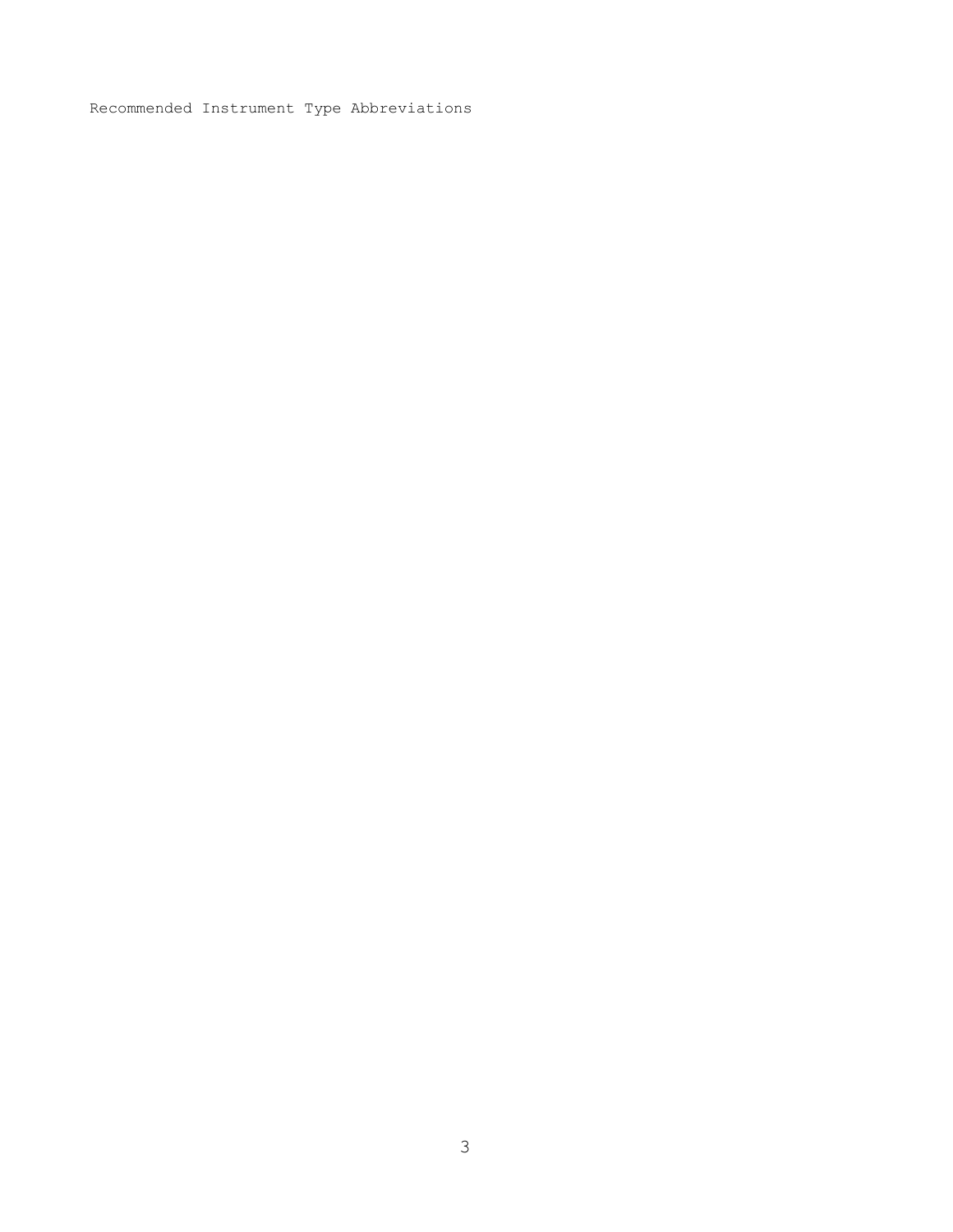#### **1. STANDARD OF CARE AND INDEXING RULES**

#### 1.01 Standard of Care in User Index Searches

These rules are intended to promote predictability in the appearance and sorting of names in alphabetical indexes. Reliance on the procedures in these rules is not intended to define the standard of care for a reasonably careful and prudent user of a register's index. Users may be expected to search for names according to variations in appearance that should reasonably be anticipated.

## 1.02 Posting of Indexing Rules

 Indexing rules shall be posted prominently together with the index. Included in the posted rules shall be, at a minimum:

- a. These Minimum Standards.
- b. Document type abbreviations.
- c. A description of the location of the public documents and indexes.
- d. Identification of previously applicable indexing rules, the dates during which such rules were used, and the location at which the rules can be reviewed.

## 2. CONSOLIDATED INDEX

## 2.01 Consolidated Real Property Index

- a. The register of deeds shall maintain a single index of all documents related to real property. Such an index shall be known as the "Consolidated Real Property Index" and shall be subdivided into an index for grantors and an index for grantees. Grantor and grantee indexes shall allow separate searches for human and non-human names. For indexing purposes human names are names apparently of individual human beings. Non-human names are names apparently of entities or organizations such as corporations, partnerships, government agencies, churches, schools, and charitable organizations. Names identified as trade names for sole proprietorships and other businesses or organizations are considered nonhuman names.
- b. Names in the Consolidated Real Property Index shall be indexed in a telephone-type listing, continuous alphabetical listing.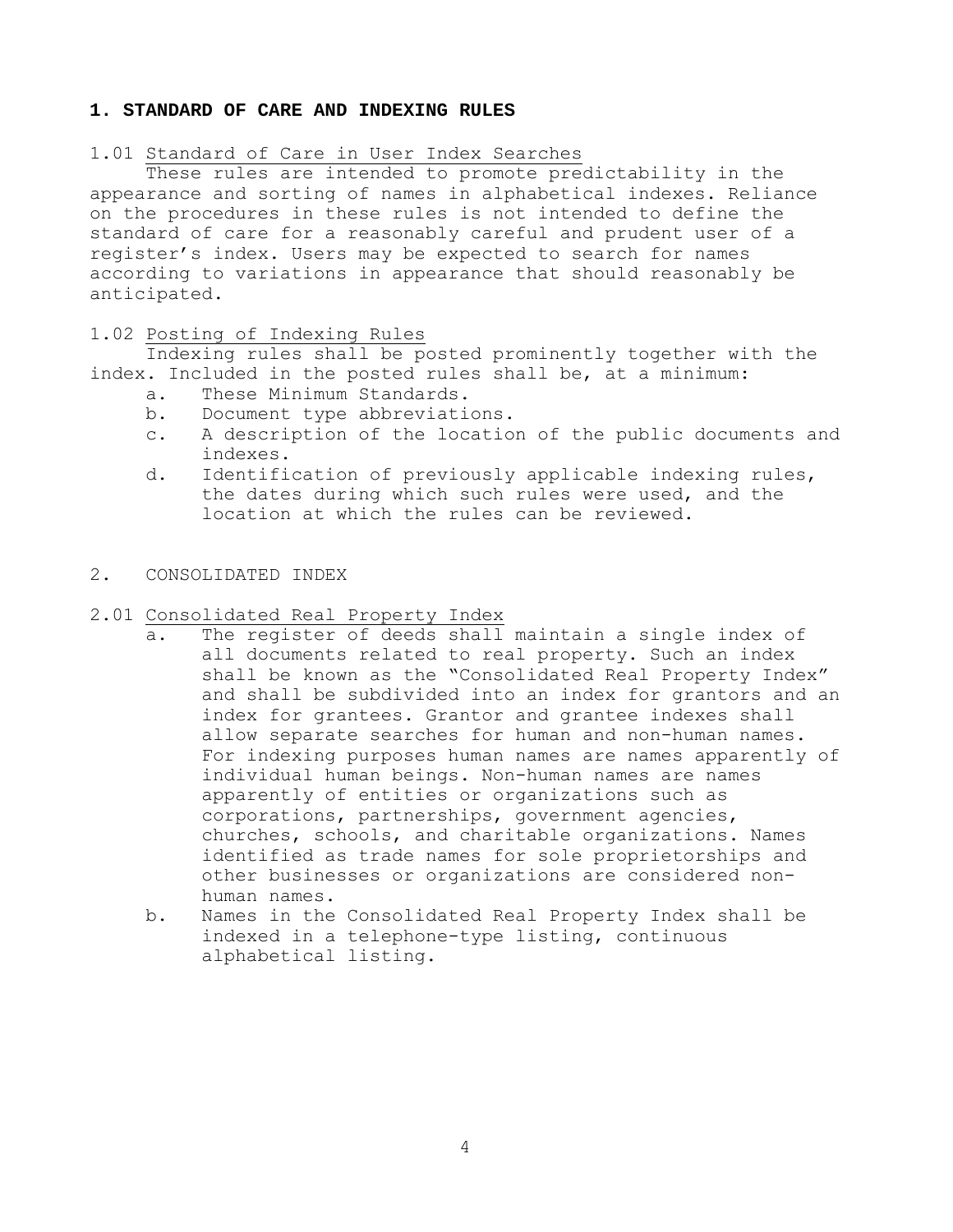## 3. INDEXING PROCEDURES

3.01 Indexing Procedures for Spelling Variations and Illegibility

As set forth in G. S. 161-14.2, when instruments contain spelling variations between the typed or printed portions and signatures, partially illegible signatures, or information in the typed or printed portion not given by the signatures, the following procedures shall govern the indexing:

- a. When each word of the signature is legible and it gives the complete name of the party, the signature shall govern.
- b. When the signature is legible but initials or abbreviations are used, any additional information given by the printed or typed name and not in conflict with the signature shall govern.
- c. When none of the words in the signature are legible, the printed or typed name shall govern.
- d. When one or more of the words in the signature are legible, then the words that are legible shall govern; the words that appear in the printed or typed name shall govern over the words of the signature that are not legible.
- e. When the spelling of any word in a legible signature and the spelling of the corresponding word in the typed or printed name is at variance, and the variance would cause the entries to be made at different places in the index, then the instrument shall be indexed under both spellings.
- f. When a reasonable interpretation of an illegible word in a signature is at variance with the corresponding word in a typed or printed name and the variance would cause the entries to be made at different places in the index, then the instrument shall be indexed in both places.

## 3.02 Additional Name References

When the printed or typed portion of the signature block makes reference to an additional name through terms such as "also known as," "formerly known as," "now known as," or "doing business as," or their acronyms such as "AKA," "FKA," "NKA," or "DBA," only the name and the additional name shall be indexed, not the referential words or acronyms.

Example:

Signature name - Jane Smith Typed name - Jane Smith (FKA Jane Simpson) Index: SIMPSON JANE Index: SMITH JANE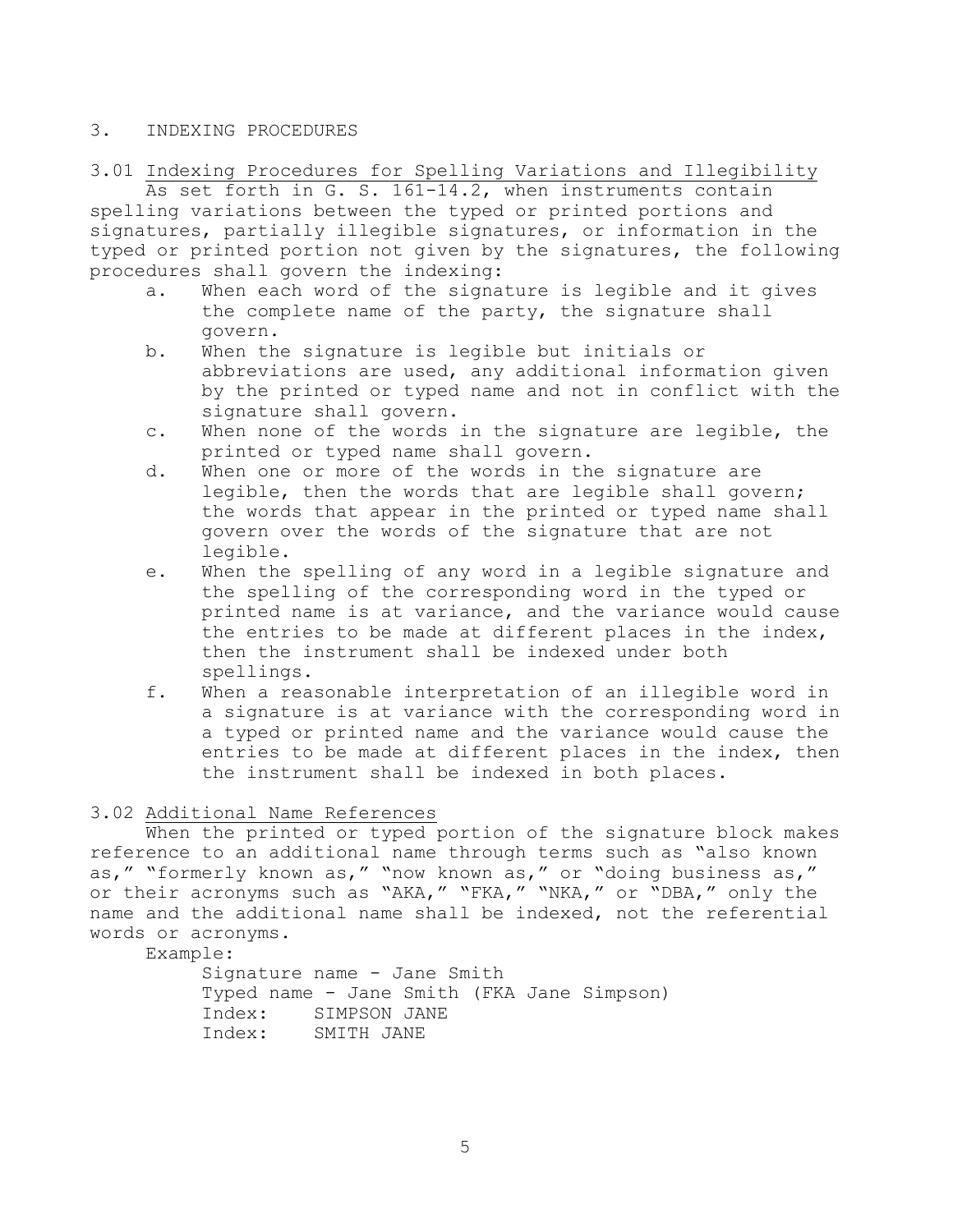## 3.03 Name Format

 The register of deeds shall assume that all names on a document are in the United States name convention of given name(s) followed by surname.

3.04 Index Names of All Parties

- a. Except as specified or allowed otherwise by the General Statutes, the names of each party to an instrument shall be indexed in the Consolidated Real Property Index, and the names of each party shall be entered into its proper alphabetical section or location of the index.
- b. Only one name shall be listed for each entry in the index. The system shall allow entry and display of a minimum of 70 characters (including spaces, punctuation, and other characters that are disregarded in the search routine according to these standards) for each of the following fields: (1) nonhuman name; (2) human surname(s); and (3) given name(s). The indexer shall not abbreviate human and non-human names that are not abbreviated in the document.
- 3.05 Standard Alphabetizing Procedures
	- a. Alphabet All entries shall use the English alphabet and shall be arranged alphabetically according to the order of the English alphabet. Umlauts, accents, dieresis and other diacritical marks in foreign languages shall not be used.
	- b. Word by word All entries shall be arranged word by word, alphabetizing character by character within the word. Alphabetizing shall begin with the first character of the first word and end with the last character of the last word. The principle of "nothing before something" shall be applied, considering the space between words a "nothing." Thus, a single letter or shorter word precedes a longer word beginning with the same letter or letters. When two or more entries begin with the same word, the entry will be arranged by the first different word. Example:

 AD VIDEO ADAM INSTRUMENT INC ADAMS BILT CO ADAMS BILT LOT CO ADVENT SPEAKERS INC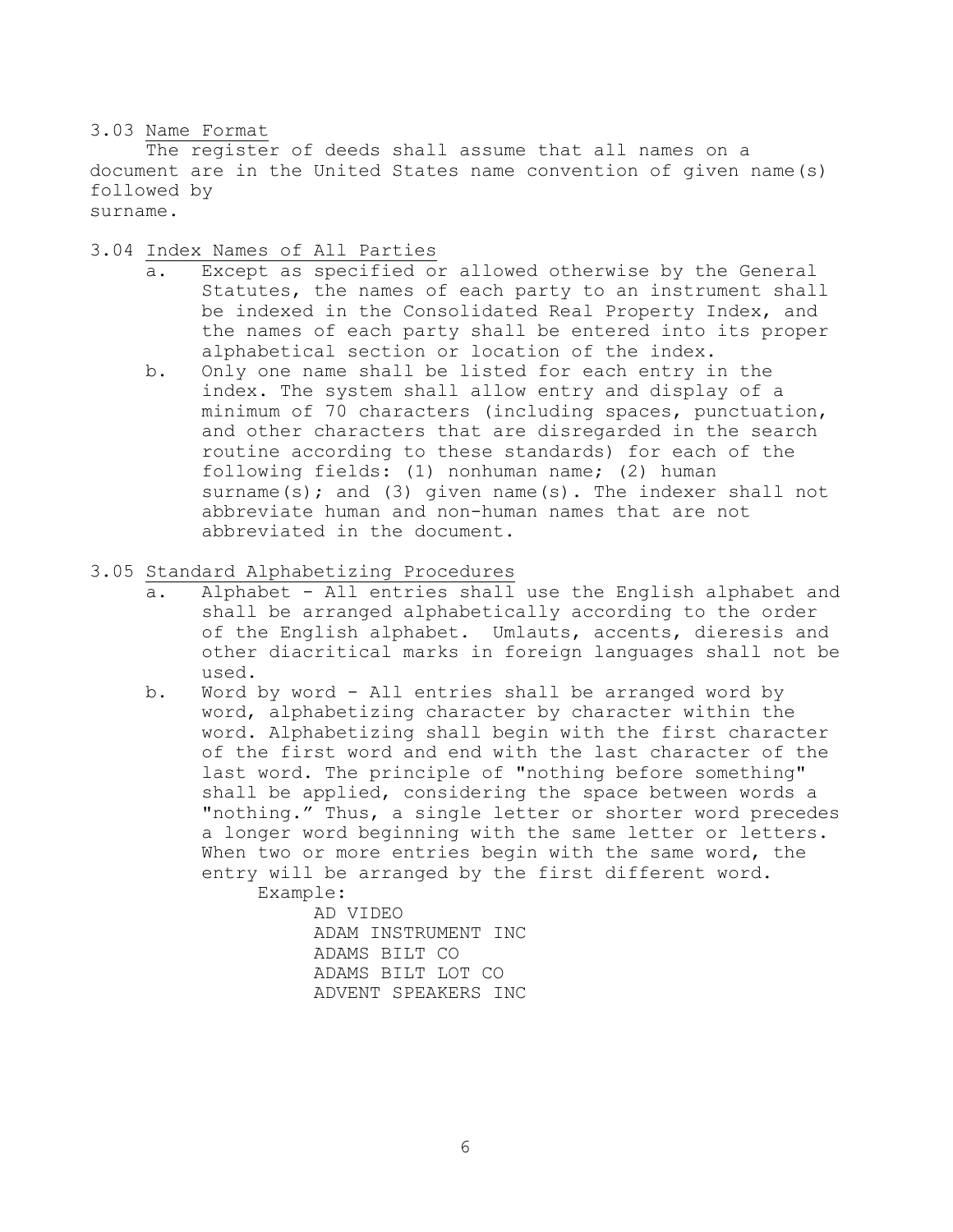c. Human Names - Human names shall be alphabetized on the basis of the surname followed by the given name(s). Example: SMITH JAMES SMITH JOHN SMITH JOHN E d. Non-Human Names - Non-human names shall be alphabetized on the basis of all words in the non-human name, word by word, character by character, in the order in which they appear in the document. A number, single letter, initial, or grouping of letters can be the first word of a non-human name. Example: WINSTON R AND P CO WINSTON ROOF AND SIDING INC WINSTON ROOFING AND GUTTERING CO WINSTON ROOFING CO e. Numbers - Arabic numerals shall be used for numeric numbers. For the purposes of alphabetizing/sorting, a number consisting of one or more numerals shall be considered as a word. Examples: 2 GUYS CO 23 STREET INC 4 PENNIES INC 40 THIEVES MARKET 401 AMOCO FOOD MARKET 4TH STREET OYSTER BAR INC For purposes of alphabetizing/sorting, Roman numerals shall be considered as alphabetic characters and not numbers. A Roman numeral shall be considered as an alphabetical word. Example: Name - VIII Division Survivors Fund Index: VIDEOFONICS INC VIII DIVISION SURVIVORS FUND VINYL WHOLESALE SUPPLY CO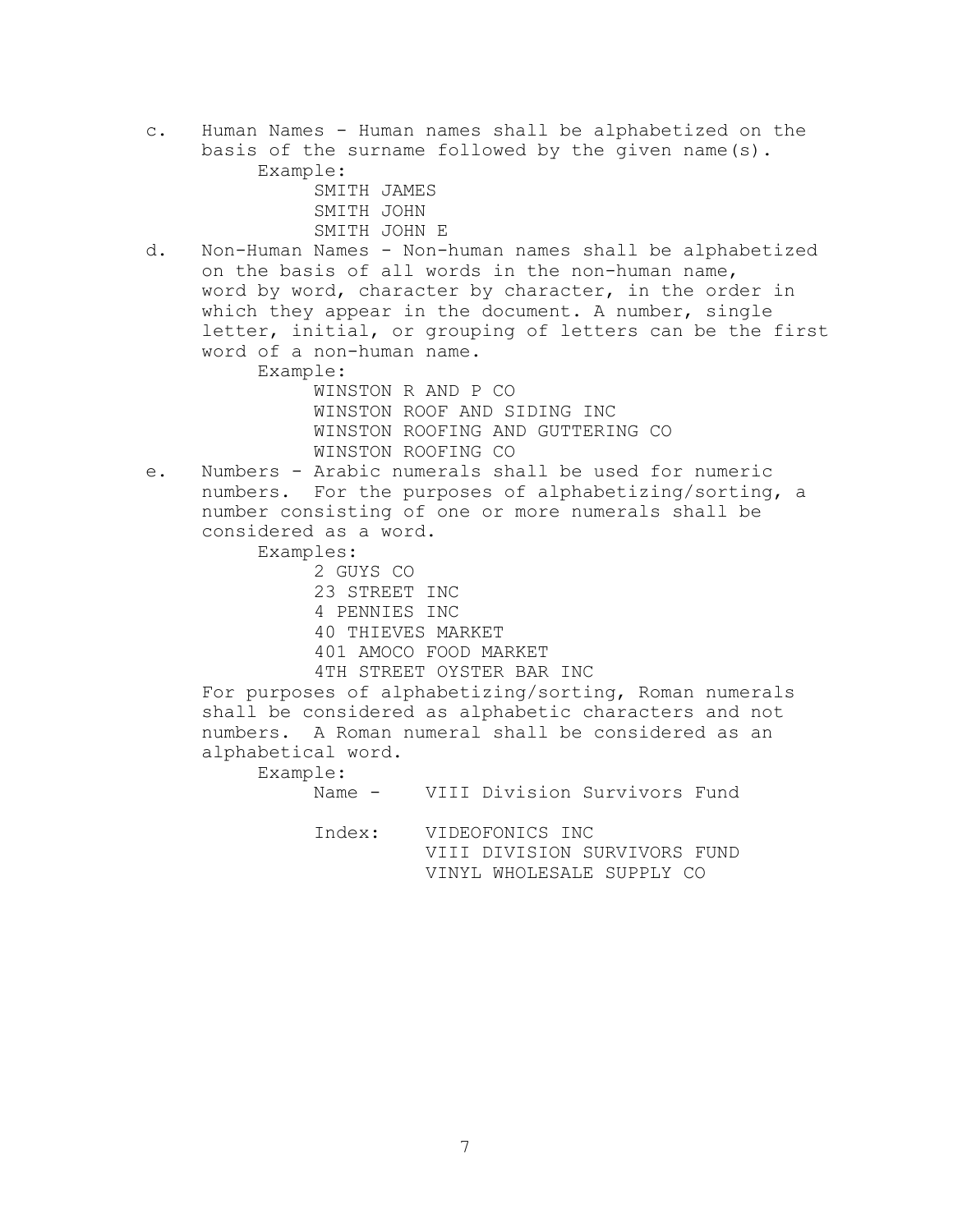#### 3.06 Recognized Characters

 Index entries for names shall only include the following characters, numerals and symbols, which shall be alphabetized according to ASCII sequence in the order shown here. Indexers should disregard any other symbols or marks that are part of the name. Diacritical marks appearing above, below or over a letter shall be ignored.

> ! " # \$ % & ' () \* + , - ./ 0 1 2 3 4 5 6 7 8 9 :;  $\leq$  = >? @ A B C D E F G H I J K L M N O P Q R S T U V W X Y Z [\] ^ \_ ` {|} ~

Diacritical marks:

| Example: Ő |                |
|------------|----------------|
| Name:      | Freidrich Rődl |
| Index:     | RODL FREIDRICH |
| Example: N |                |
| Name:      | Francisco Peña |
| Index      | PENA FRANCISCO |
| Example: É |                |
| Name:      | René Theriot   |
| Index:     | THERIOT RENE   |
|            |                |

#### 3.07 Capital Letters

 All letters in entries in the Consolidated Real Property Index shall appear in capitals.

3.08 Names Required by General Statutes

In addition to indexing names of parties as they appear in the document consistent with these rules, indexing shall comply with any requirements of the N.C. General Statutes.

## 4. NAMES

#### 4.01 Surnames

 Surnames shall be keyed into the index with the characters as they appear on the document. When a surname consists of two or more separate words separated by a hyphen, the surname shall be keyed into the index as it appears on the document. The surname shall appear in the index pursuant to Rule 7.10.

Example:

 Name - Jane Smith-Simpson Keyed: SMITH-SIMPSON JANE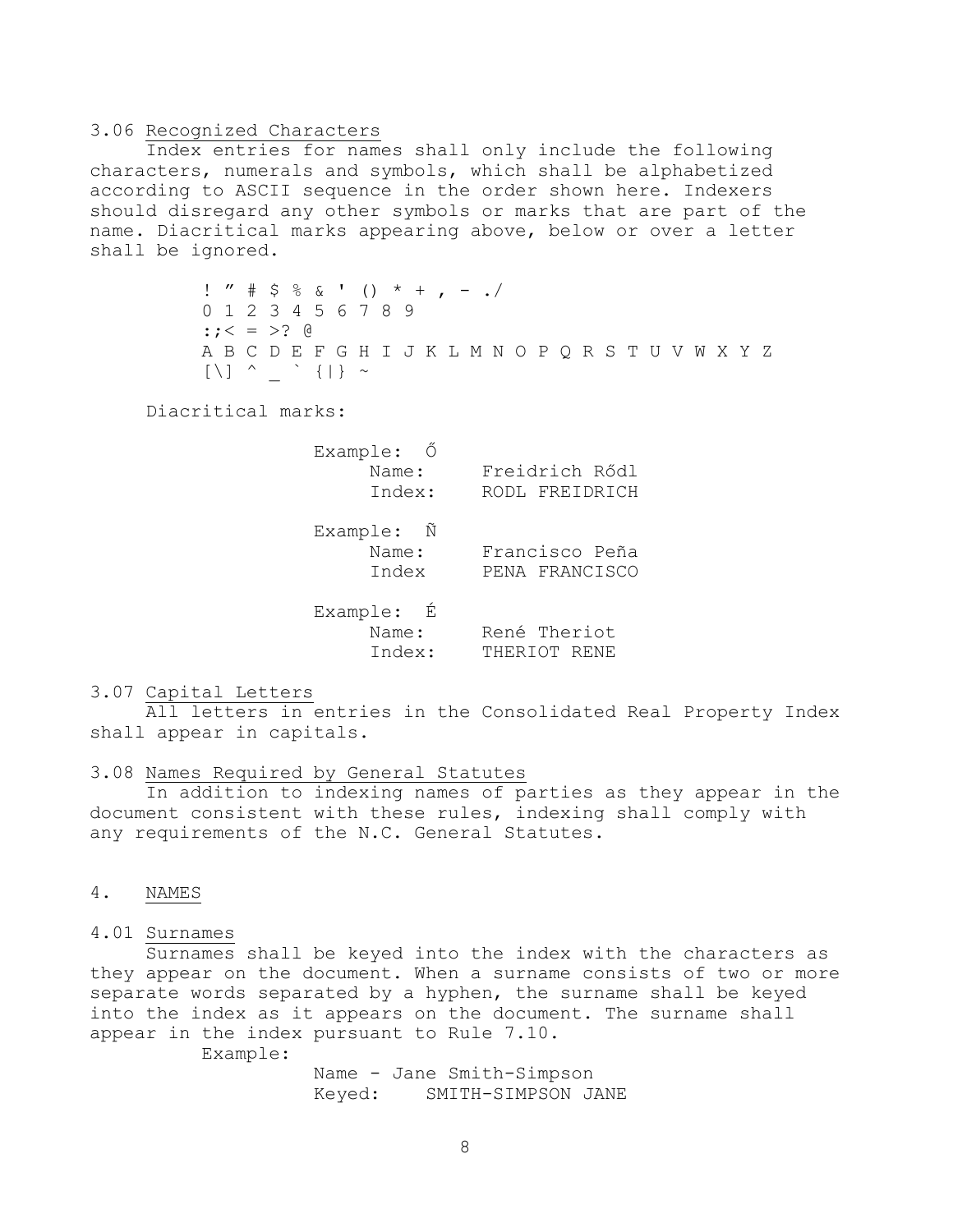#### 4.02 Given Names

- a. Given names shall be keyed into the index with the characters as they appear on the document. Given names shall be listed in the order of first given name or initial, second given name (middle name) or initial, third given name or initial, etc. Example: Name – ROBERT M STEWART Keyed: STEWART ROBERT M
- b. Compound Given Name Given names with two or more words separated by a hyphen shall be keyed into the index as they appear on the document. Example: Name – Ann Mary-Margaret Hendon Keyed: HENDON ANN MARY-MARGARET

#### 4.03 Titles

 Titles such as Reverend, Bishop, Dr., Major, Mr., Ms., Mrs., etc. shall not be keyed into the index as part of the human name unless (a) such title appears with a surname and no other given name, or (b) such title appears with only what appears on the face of the document to be the spouse's name.

Examples:

Name - Mrs. John Smith<br>Keyed: SMITH JOHN MRS.<br>Name - Mrs. Smith and N SMITH JOHN MRS. Mrs. Smith and Mr. Smith Keyed: SMITH MR. SMITH MRS. Name — Major Smith

## 4.04 Suffixes

 A suffix denoting lineage such as Junior, Jr., Sr., II, III, etc., shall be placed after the last given name with no comma between the last given name and the suffix.

Keyed: SMITH MAJOR

Example:

 Name — William John Smith, III Keyed: SMITH WILLIAM JOHN III

#### 4.05 Surnames in Parentheses

 When a human name containing what clearly appears to be an additional surname in parentheses before or after the surname [e.g., Jane Ann (Smith) Simpson, Jane Ann Simpson (Smith)], the name shall be keyed into the index by the surname not in parentheses and also by the surname that was in parentheses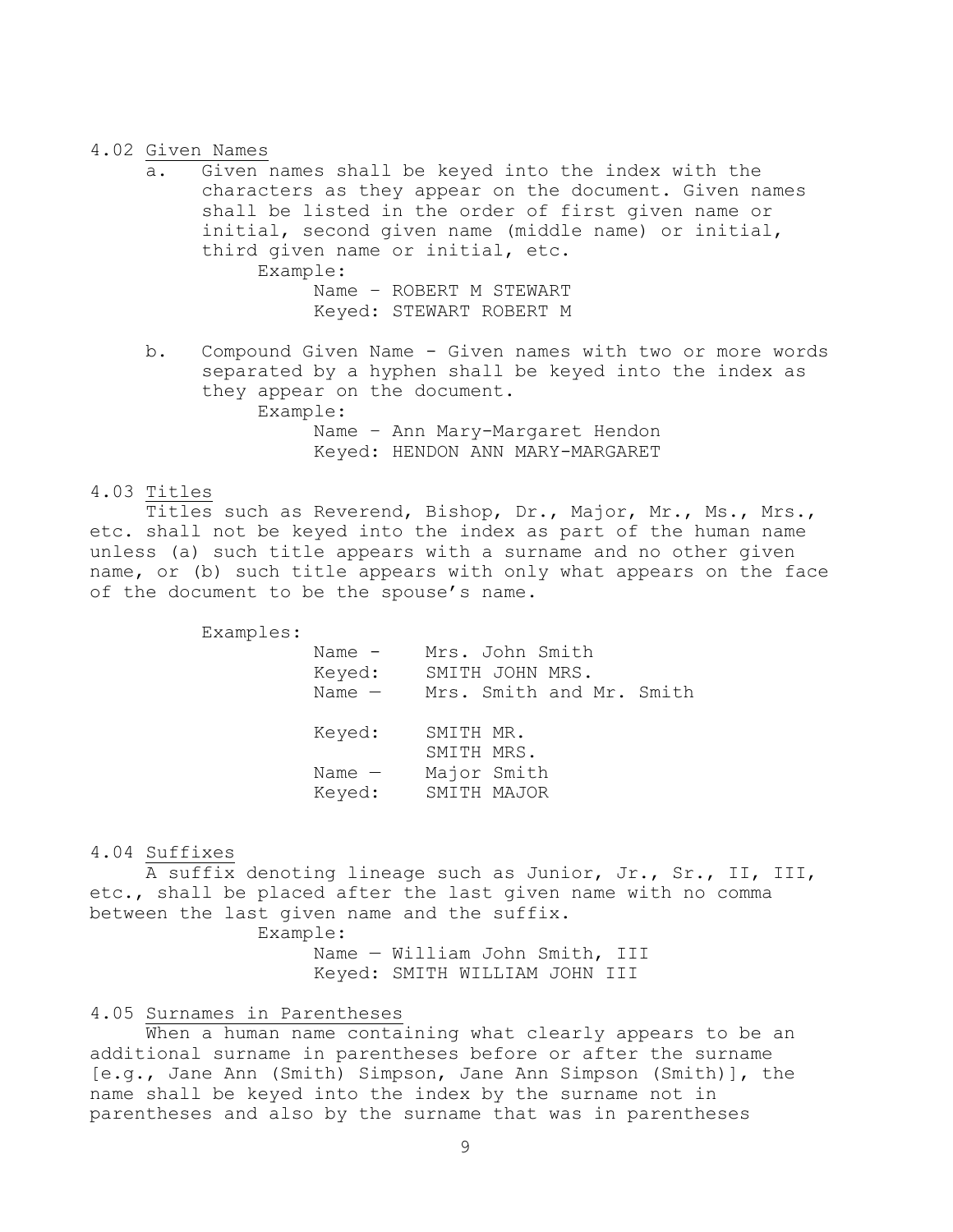(without parentheses). When indexing the surname not in parentheses, the surname that was in parentheses shall be considered and alphabetized as the last given name.

Example:

 Name - Jane Ann (Smith) Simpson Keyed: SIMPSON JANE ANN SMITH SMITH JANE ANN SIMPSON

#### 4.06 Professional Titles

 Professional certifications or degrees showing a certain level or type of education such as CPA, DDS, and MD, shall be keyed into the index as a human name with the title excluded.

Example:

 Name - John Smith, CPA Keyed: SMITH JOHN

## 4.07 Single Word Human Names

 A single word as a human name shall be considered as both the given name and the surname and shall be keyed into the index as both the given name and the surname.

Example:

 Name – Topika Keyed: TOPIKA TOPIKA

4.08 Estate Names

The names of estates containing human names shall be keyed into the index by the human name. Additional references to the estate are optional and if included shall not affect the alphabetical order of the human name being indexed.

Example:

 Name - John Smith Estate Keyed: SMITH JOHN

4.09 Trust Names

The names of trusts containing what clearly appear to be human names shall be keyed into the index both (a) as a non-human name and (b) by the human name contained within the trust. When indexing the human name for a trust, references to the trust are optional and if included shall not affect the alphabetical order of the human name being indexed.

Example:

| Name –<br>Keyed: | John Smith Revocable Trust<br>JOHN SMITH REVOCABLE TRUST<br>SMITH JOHN                                             |
|------------------|--------------------------------------------------------------------------------------------------------------------|
| Name:<br>Keyed:  | John Smith and Mary Brown Revocable Trust<br>JOHN SMITH AND MARY BROWN REVOCABLE TRUST<br>BROWN MARY<br>SMITH JOHN |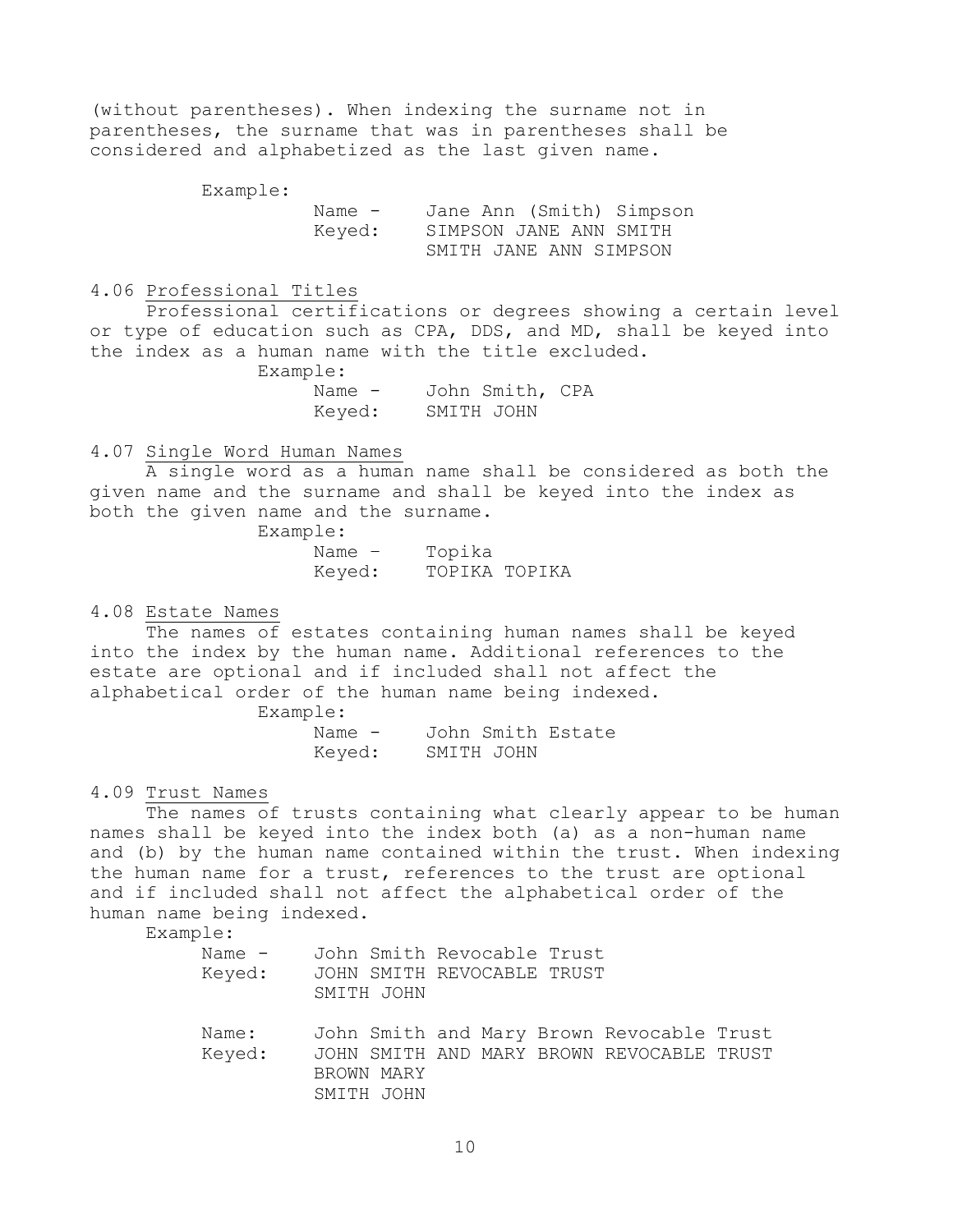#### 4.10 Non-Human Names

 Non-human names shall be keyed into the index with the characters as they appear on the document.

## 5. INDEX FORMAT

5.01 Sorting Order for Index

 The location of an entry in the index shall be determined by the following sort order:

- 1st. Alphabetically according to human surname or non-human name
- 2nd. For human names alphabetically according to given name
- 3rd. Date registered

#### 5.02 Trustee or Other Designated Status

When a party's human or non-human name as it appears in the document is clearly designated as an administrator/administratrix, attorney-in-fact, executor/executrix, or trustee, such status designation shall be set forth in a separate field but it shall not affect the name's alphabetical placement. Punctuation separating the name from the status shall not be keyed into the index.

#### Example:

| Name:  | Richard M. Stewart, Trustee              |
|--------|------------------------------------------|
| Index: | STEWART RICHARD M. TR                    |
|        |                                          |
|        |                                          |
| Name:  | Stewart Banking & Trust Company, Trustee |
| Index: | STEWART BANKING & TRUST COMPANY TR       |
|        |                                          |

## 5.03 Index Information

 Information returned in response to a query shall include the following categories of information, in any order:

- a. Indexed party For a human name the index shall show the surname followed by the given name. If the indexed party is acting with a designated status as set forth in Rule 5.02, the status shall also be shown.
- b. Date registered In numeric form of: two digit month/two digit day/four digit year (e.g., January 15, 2010 would appear as: 01/15/2010).
- c. Reverse party (grantee if indexed party is grantor; grantor if indexed party is grantee) - Only one name need be listed as reverse party; if there are more than one on the document only the first need be shown. If the reverse party is acting with a designated status as set forth in Rule 5.02 the status shall also be shown.
- d. Document type As is apparent on the face of the document. Only one document type need be listed. A list of suggested type abbreviations is set forth in the Appendix to these standards. Although registers may use additional or different abbreviations use of the list in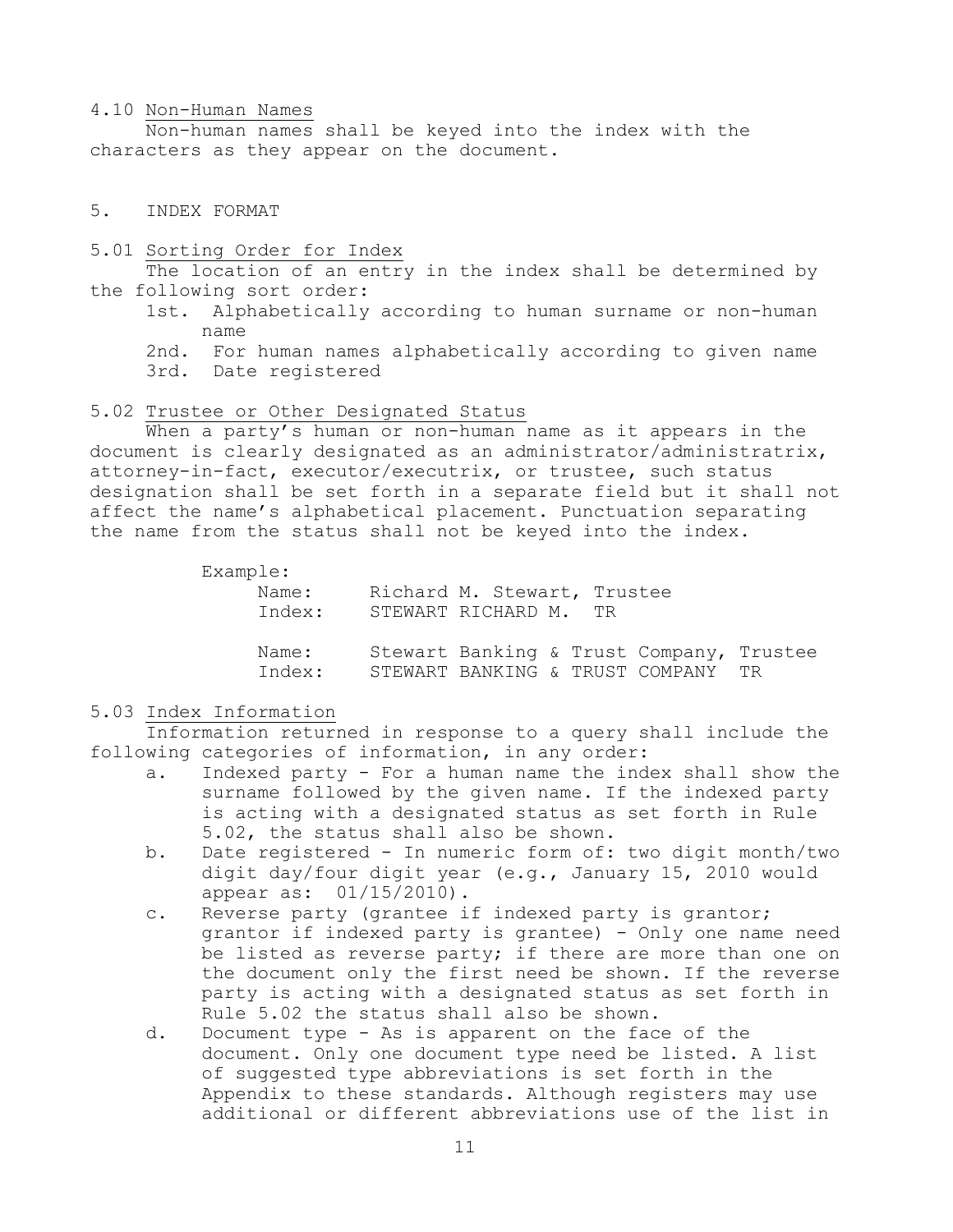the Appendix is suggested to promote consistency and predictability. All document type abbreviations in use in the register's index shall be listed in the posted indexing rules according to Rule 1.02.

- e. Reference The book and page location, with the book number listed first.
- f. Description The index description is an abbreviation and approximation of information that appears in the document, which can be descriptive or reference information. Indexers do not supply or verify the provided information.
- g. PIN In a county that uses an index by land parcel identification number (PIN), the PIN shall be shown as required by statute.

## 6. PLATS

## 6.01 Consolidated Real Property Index

Plats shall be indexed in the Consolidated Real Property Index except as otherwise provided by statute. Plats recorded as attachments to other recorded documents need not be separately indexed.

## 6.02 Owner

The owner of the property that is the subject of the plat, as shown on the plat, shall be indexed as a grantor.

## 6.03 Plat Title

 The title of the plat shall be indexed as a grantor. A descriptive title (such as Singing Oaks, Part II) shall be indexed as a non-human name.

## 6.04 Condominium Plat

 Indexing information for a condominium plat shall also include the following:

- a. The name of the condominium, as shown on the plat, as a non-human grantor.
- b. Reference to the book and page and date of recording of the condominium declaration, as shown on the plat.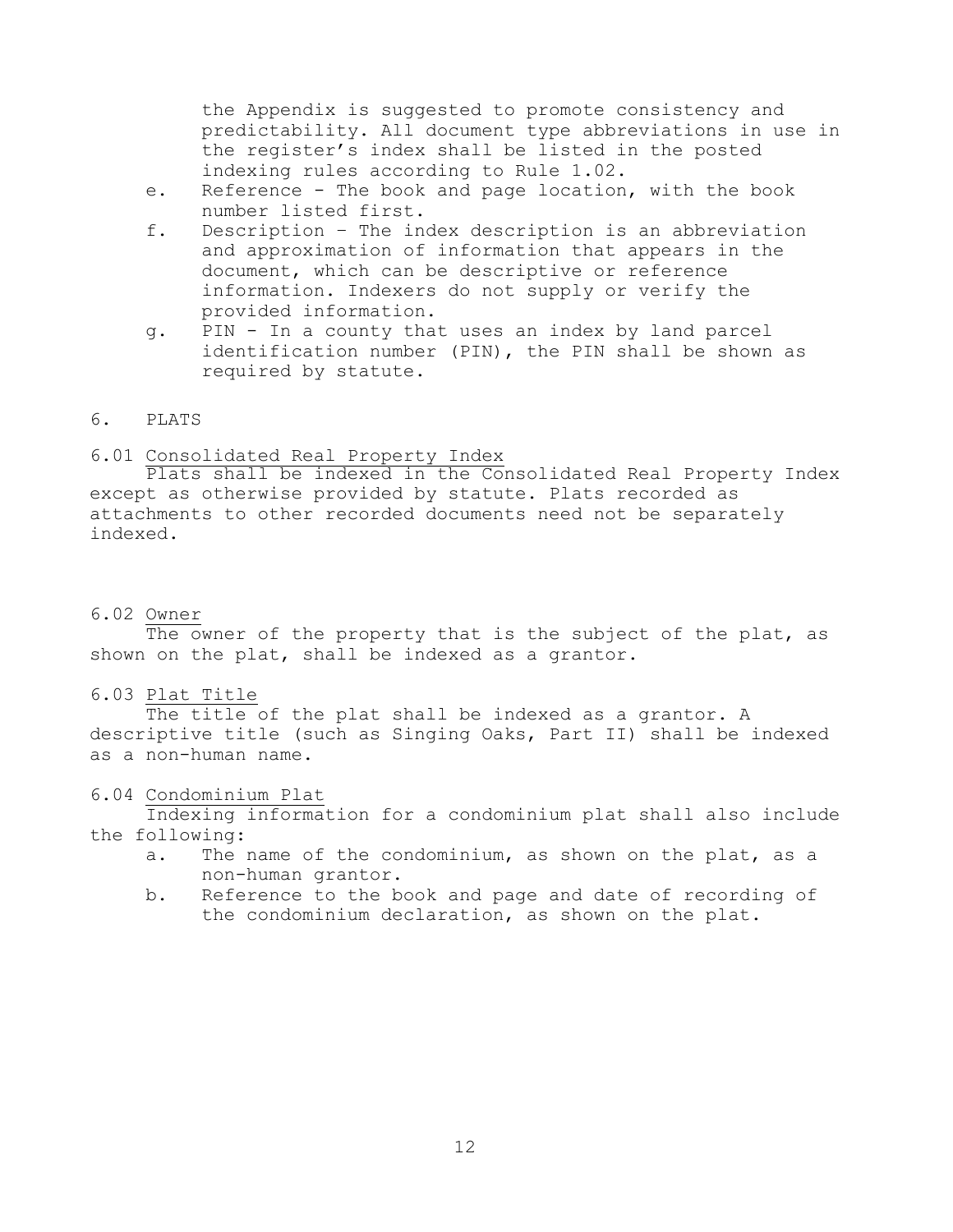#### **7. MINIMUM FUNCTIONAL STANDARDS FOR ELECTRONIC INDEXES**

Each register of deeds shall have an electronic indexing system (hereinafter "the system") of real property instruments for public use with the following functional standards. The functional standards required in this part 7 shall apply at least to all records for documents that have been registered beginning on the date on which minimum indexing standards adopted by the Department of Secretary of State pursuant to G.S. 147-54.3(b1) first became effective in the respective register of deed's office. This rule shall not be construed as prohibiting application of these functional standards to records for documents registered before such effective date. Registers may also choose to provide additional functions and features with electronic indexes as well as paper indexing resources.

#### 7.01 Compliance with Standards

The system shall enable real estate instruments to appear in indexes that comply with the rules set forth in these Minimum Standards for Indexing.

#### 7.02 Nonproprietary Data Storage and Accessibility

The system shall store data using open standards and architecture and each data set and table shall be well-documented, enabling conversion to a different system at the register of deeds' sole discretion without need for proprietary software, licenses, or approvals to which the register does not have full and irrevocable rights and access as part of the use agreement for the system.

#### 7.03 Sortable Fields

The system shall enable public users to enter queries for names and view document-specific identification information for all documents for which matching names have been indexed as parties. In counties in which parcel identification numbers are used, as an indexing system in lieu of an alphabetical system, the system shall enable public users to view document-specific identification information for all documents for which matching parcel identification numbers have been indexed.

## 7.04 Search Result Narrowing Restrictions

The system shall enable public users to narrow their search results from the required sortable fields to within a range of registration dates. The system may, but is not required to, enable index users to further narrow their searches based on other fields and criteria.

#### 7.05 Auto-Completion

The system shall include a drop-down automatic completion function that, at the searcher's option, suggests in the alphabetical sorted order at least five of any names that have been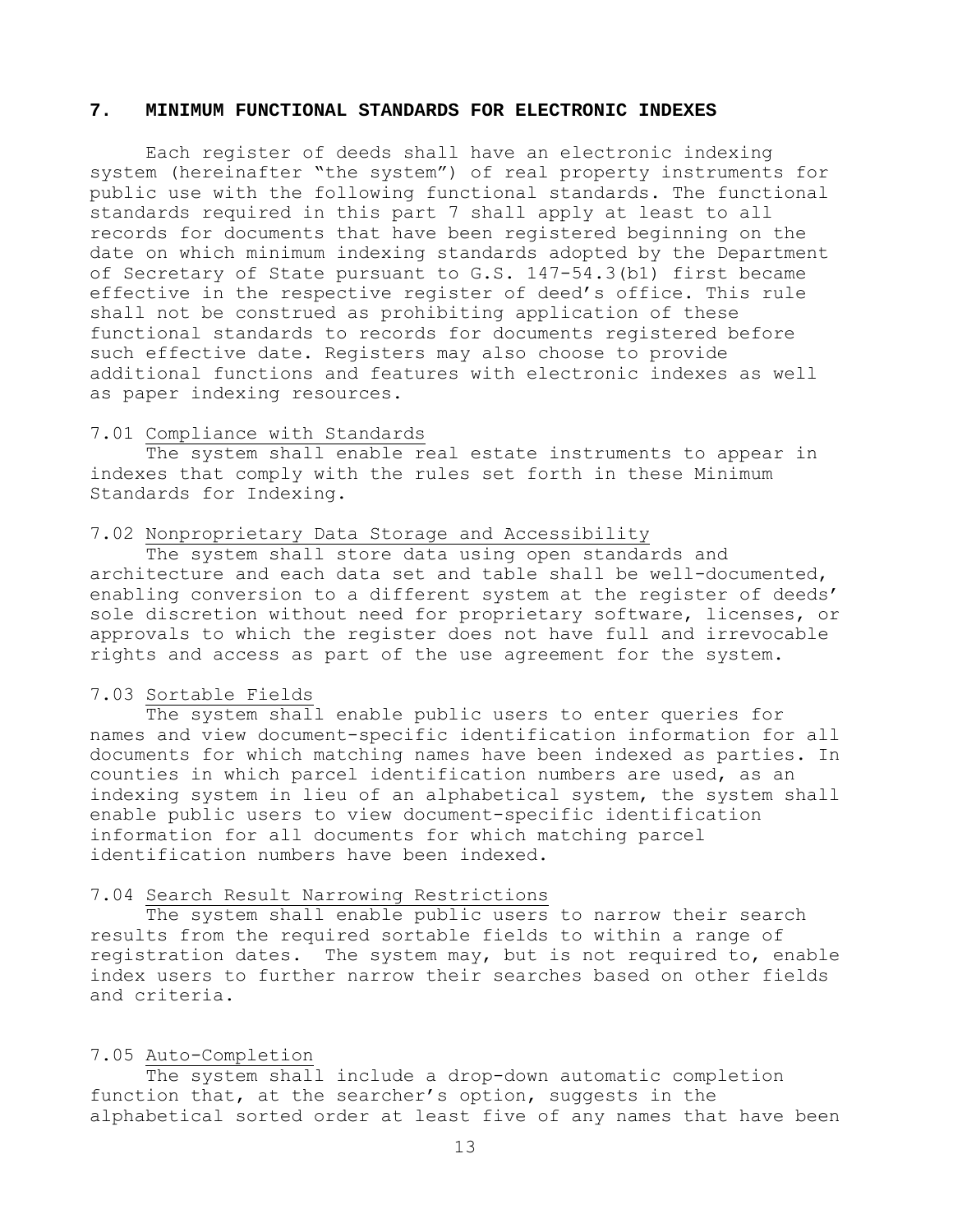indexed and that begin with the characters entered in the name query.

## Examples:

Human surname query entry: J Suggested names: Indexed human surnames beginning with J in alphabetical order Human surname query entry: JEFF Suggested names: Indexed human surnames beginning with JEFF in alphabetical order Human surname query entry: JEFFERSON Suggested names: Indexed human surnames with last name JEFFERSON, and if no surnames are indexed with following letters (such as JEFFERSONIAN), given names for JEFFERSON in alphabetical order such as ABRAHAM, ADAM, etc.

## 7.06 Soundex Suggestions

The system shall include a soundex function that, at the searcher's option, suggests to users names from the indexed names database that are pronounced similarly to the query entry but spelled differently, with at least the functional capability of the soundex coding rules of the U.S. Archives and Records Administration.

Examples: Indexed entries: SMYTH Returned for query but not necessarily limited to: SMITH

Indexed entries: GUITEREZ Returned for query but not necessarily limited to: GUITERREZ

Indexed entry: FISTER Returned for query but not necessarily limited to: PFISTER

#### 7.07 Sorting Order

The names in each field shall be sorted in ASCII order as specified in Rule 3.06 following the standard alphabetizing procedures in Rule 3.05.

#### 7.08 Allowable Name Length

The system shall allow entry and display of a minimum of 70 characters (including spaces, punctuation, and other characters that are disregarded in the search routine according to these standards) for each of the following fields: (1) nonhuman name; (2) human surname(s); and (3) given name(s). The system shall return the full information for all indexed entries that begin with the number of characters allowed.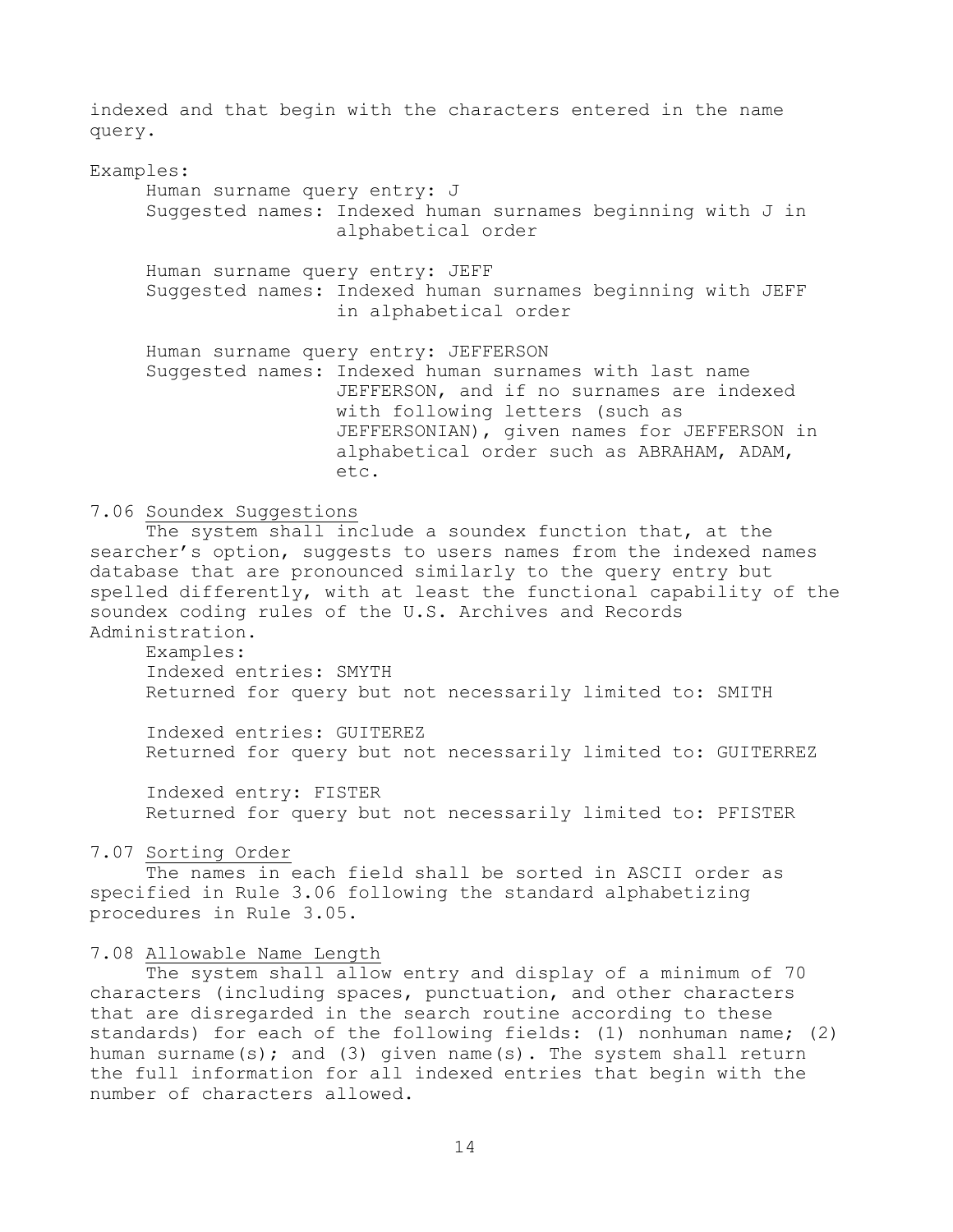7.09 Punctuation and Symbols The system shall return results for queries both with and without regard to the presence of punctuation, symbols, and spaces within a name field. Examples: Indexed human surname name: VAN DER KAMPEN Returned for queries but not necessarily limited to: VAN DER KAMPEN VAN DERKAMPEN VANDERKAMPEN Indexed human surname: SMITH-JAMES Returned for queries but not necessarily limited to: JAMES SMITH JAMES SMITH-JAMES SMITHJAMES Indexed nonhuman name: AT&T Returned for queries but not necessarily limited to: A T & T AT& T AT&T Indexed nonhuman name: @{AUTO} Returned for queries but not necessarily limited to: @AUTO @{AUTO} AUTO {AUTO} Indexed human name: ROBERT (KIP) M. STEWART Returned for queries but not necessarily limited to: STEWART ROBERT (KIP) M. STEWART ROBERT KIP M Example applying the sorting order of Rule 7.07: Same name on two documents: ROBERT (KIP) M. STEWART Keyed under prior rules: STEWART ROBERT KIP M (DOC 1) Keyed under these rules: STEWART ROBERT (KIP) M. (DOC 2) Search query: STEWART ROBERT KIP M Returns include: STEWART ROBERT KIP M (DOC 1)<br>STEWART ROBERTKIPM (DOC 1) STEWART ROBERTKIPM STEWART ROBERTKIPM (DOC 2)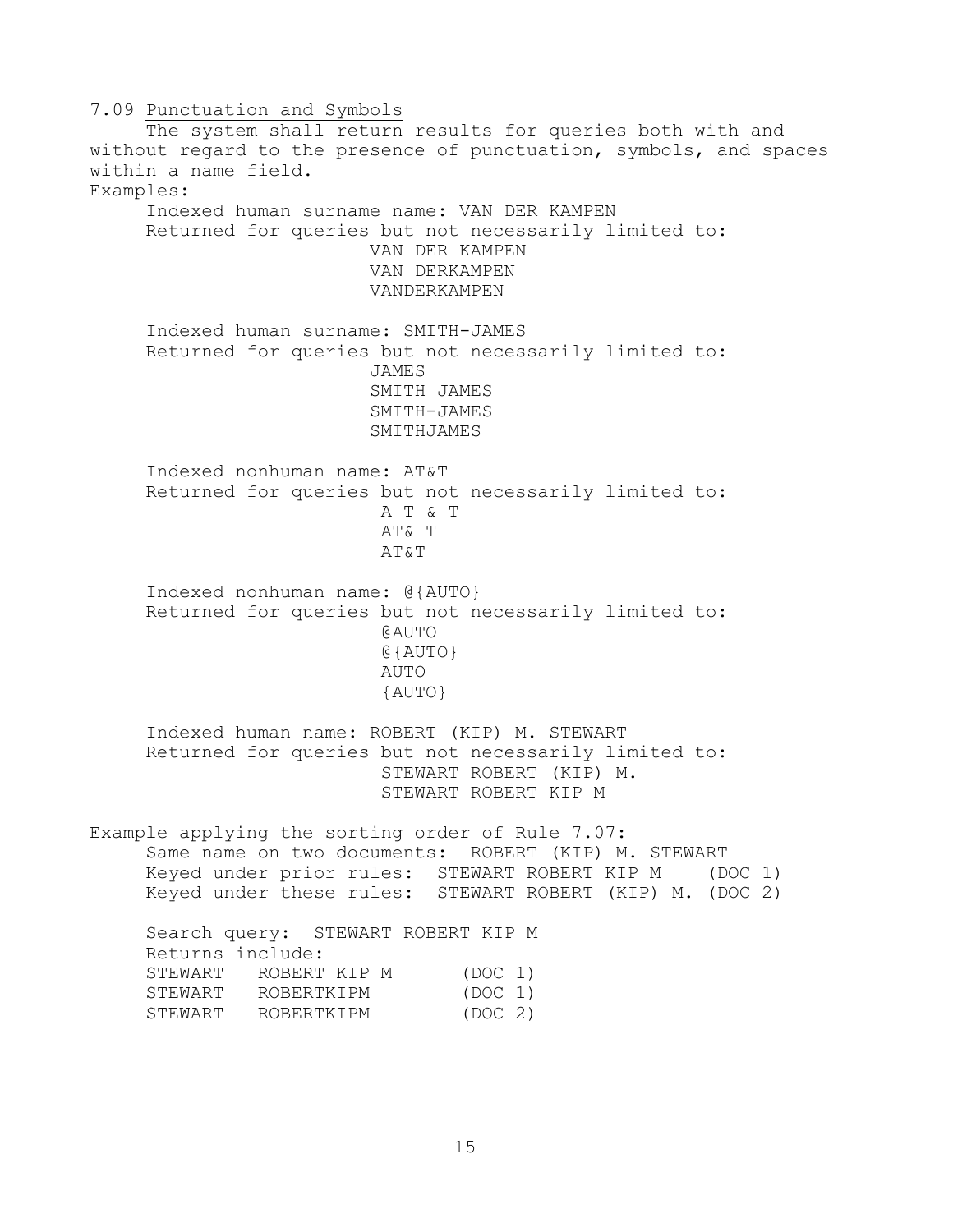Search query: STEWART ROBERT (KIP) M. Returns include: STEWART ROBERT (KIP) M. (DOC 2) SIEWART ROBERTKIPM (DOC 1)<br>STEWART ROBERTKIPM (DOC 2) STEWART ROBERTKIPM

#### 7.10 Hyphenated Surname

 When a surname is entered with two or more separate words separated by a hyphen, the system shall create a record (a) with the hyphen dropped and the previously hyphenated words as a surname and (b) with the last word alone as surname, and (c) as it was keyed into the index.

Example:

 Surname entered: JANE SMITH-SIMPSON Surname index records: SIMPSON JANE SMITH SMITH SIMPSON JANE SMITH-SIMPSON JANE

## 7.11 Words Beginning The, A, An

The system shall return entries for queries for a nonhuman name both with and without regard to the presence of the articles THE, A, or AN at the beginning of the indexed name or query.

#### 7.12 Political Divisions

The system shall return results for queries that identify a political division and proper name without regard to the order in which the political division and proper name is given or the presence of "of": district, village, town, township, municipality, city, county, and state.

## Example:

Indexed nonhuman name: VILLAGE OF PINEHURST Returned for query but not necessarily limited to: PINEHURST VILLAGE PINEHURST VILLAGE OF VILLAGE OF PINEHURST

## 7.13 Abbreviations

The system shall return results for queries that automatically associate characters with abbreviations and vice-versa.

Example:

Indexed nonhuman name: MORTGAGE ELECTRONIC REGISTRATION SYSTEMS INC Returned for query but not necessarily limited to:MERS MORTGAGE ELECTRONIC REGISTRATION SYSTEMS MORTGAGE ELECTRONIC REGISTRATION SYSTEMS INC

Indexed nonhuman name: MERS Returned for query but not necessarily limited to: MERS MORTGAGE ELECTRONIC REGISTRATION SYSTEMS MORTGAGE ELECTRONIC REGISTRATION SYSTEMS INC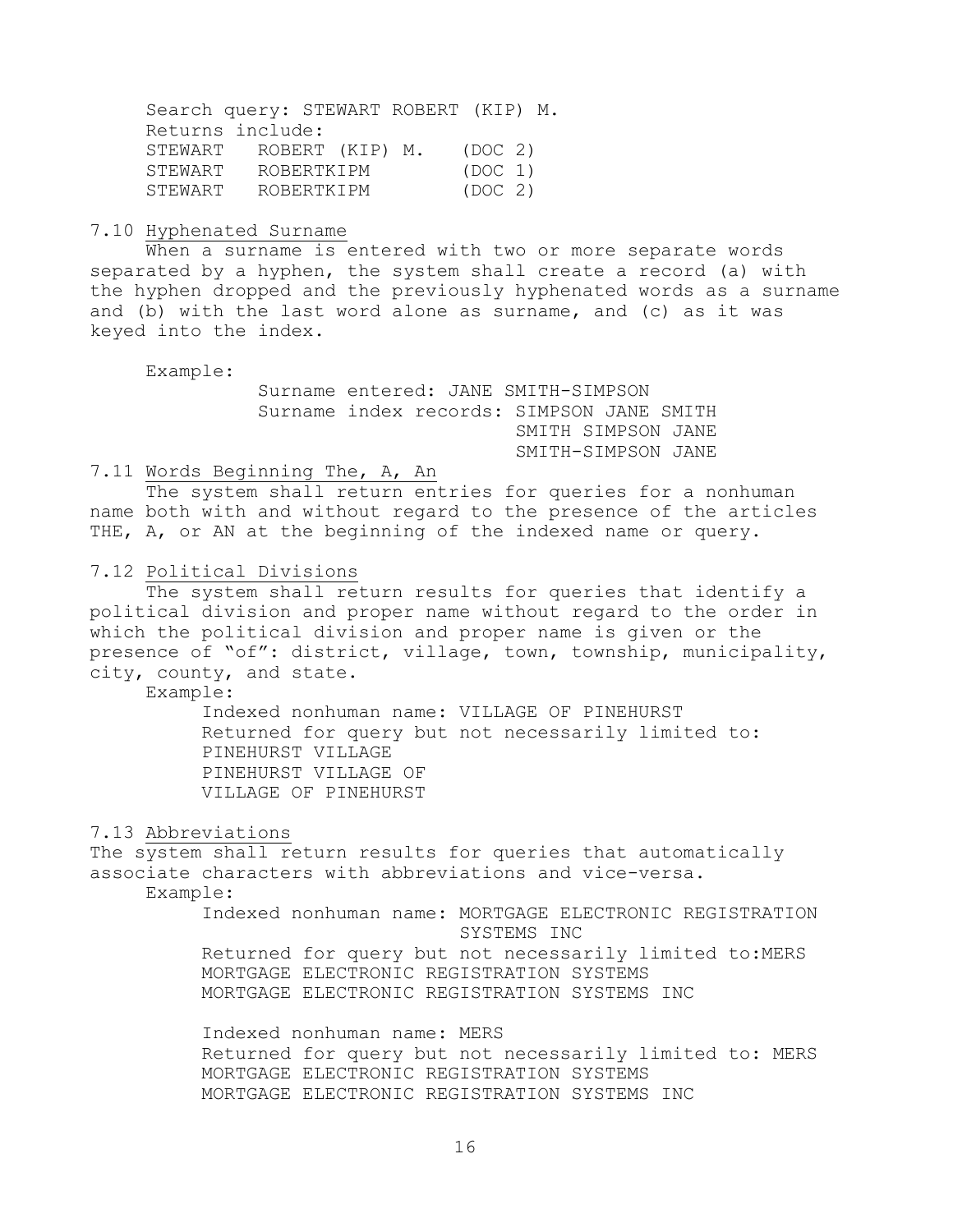The abbreviations for which such equivalence shall be made shall include the following: AND: & ASSOCIATE, ASSOCIATES: ASSOC ASSOCIATION: ASSN BANK AND TRUST, BANK & TRUST: B&T COMPANY, COMPANIES: CO CONDOMINIUM: CONDO CORPORATION: CORP COUNTY: CNTY DEPARTMENT: DEPT DEPARTMENT OF ENVIRONMENT AND NATURAL RESOURCES: DENR FINANCE: FIN INCORPORATED: INC INSURANCE: INS LIMITED: LTD LIMITED LIABILITY COMPANY: LLC MORTGAGE: MTG MORTGAGE ELECTRONIC REGISTRATION SYSTEMS: MERS MORTGAGE ELECTRONIC REGISTRATION SYSTEMS INC: MERS MOUNT: MT NORTH CAROLINA: NC PARTNER, PARTNERS: PTNR PARTNERSHIP, PARTNERSHIPS: PTNRP SAINT: ST SAVINGS AND LOAN, SAVINGS & LOAN: S&L UNITED STATES: USA AND US US STATE NAMES: U.S. POSTAL SERVICE two-letter abbreviations

The system shall enable the register of deeds to enter additional automatic equivalencies.